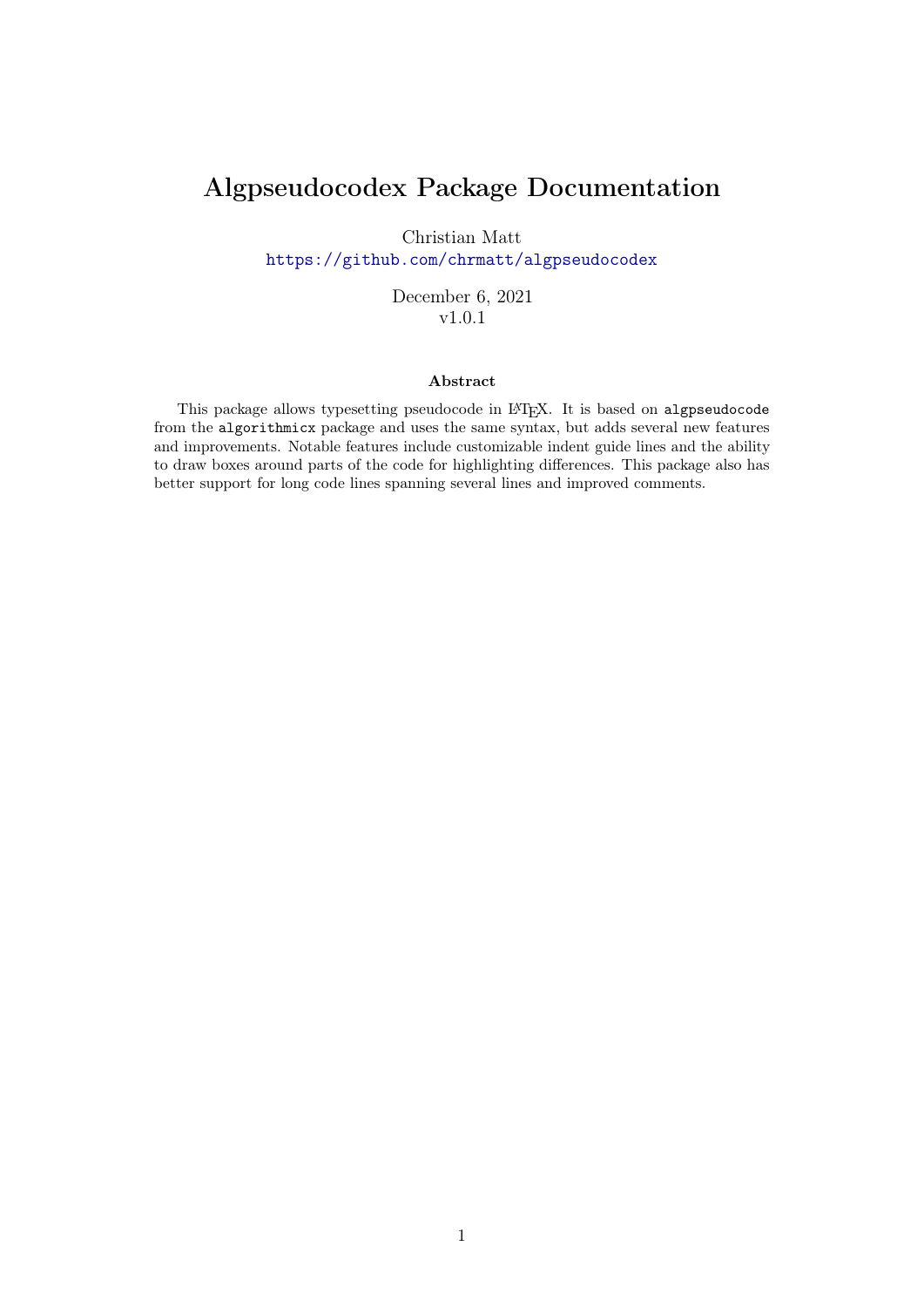# Contents

| 1                       |              | 3<br><b>Basic Usage</b>                                                                                                             |
|-------------------------|--------------|-------------------------------------------------------------------------------------------------------------------------------------|
|                         | 1.1          | 3<br>Algorithmic Block                                                                                                              |
|                         | 1.2          | 3                                                                                                                                   |
|                         | 1.3          | 3                                                                                                                                   |
|                         |              | 3<br>1.3.1                                                                                                                          |
|                         |              | 3<br>1.3.2                                                                                                                          |
|                         |              | $\overline{4}$<br>1.3.3<br>For-All Loop $\dots \dots \dots \dots \dots \dots \dots \dots \dots \dots \dots \dots \dots \dots \dots$ |
|                         |              | 1.3.4<br>$\overline{4}$                                                                                                             |
|                         |              | 1.3.5<br>$\overline{4}$                                                                                                             |
|                         |              | 1.3.6<br>$\overline{4}$                                                                                                             |
|                         |              | 1.3.7<br>$\overline{4}$                                                                                                             |
|                         |              | 1.3.8<br>$\overline{4}$                                                                                                             |
|                         | 1.4          | $\overline{4}$                                                                                                                      |
|                         | 1.5          | 5                                                                                                                                   |
|                         |              |                                                                                                                                     |
| $\bf{2}$                | <b>Boxes</b> | $\overline{5}$                                                                                                                      |
|                         | 2.1          | $\overline{5}$                                                                                                                      |
|                         | 2.2          | 5                                                                                                                                   |
| $\bf{3}$                |              | <b>Package Options</b><br>6                                                                                                         |
|                         | 3.1          | 6                                                                                                                                   |
|                         | 3.2          | 6                                                                                                                                   |
|                         | 3.3          | $\boldsymbol{6}$                                                                                                                    |
|                         | 3.4          | $\overline{7}$                                                                                                                      |
|                         | 3.5          | $\overline{7}$                                                                                                                      |
|                         | 3.6          | $\overline{7}$<br>commentColor                                                                                                      |
|                         | 3.7          | 8                                                                                                                                   |
|                         | 3.8          | 8                                                                                                                                   |
| $\overline{\mathbf{4}}$ |              | Customization<br>8                                                                                                                  |
|                         | 4.1          | 8                                                                                                                                   |
|                         | 4.2          | 8                                                                                                                                   |
|                         | 4.3          | 9                                                                                                                                   |
|                         |              |                                                                                                                                     |
| 5                       |              | <b>Revision History</b><br>9                                                                                                        |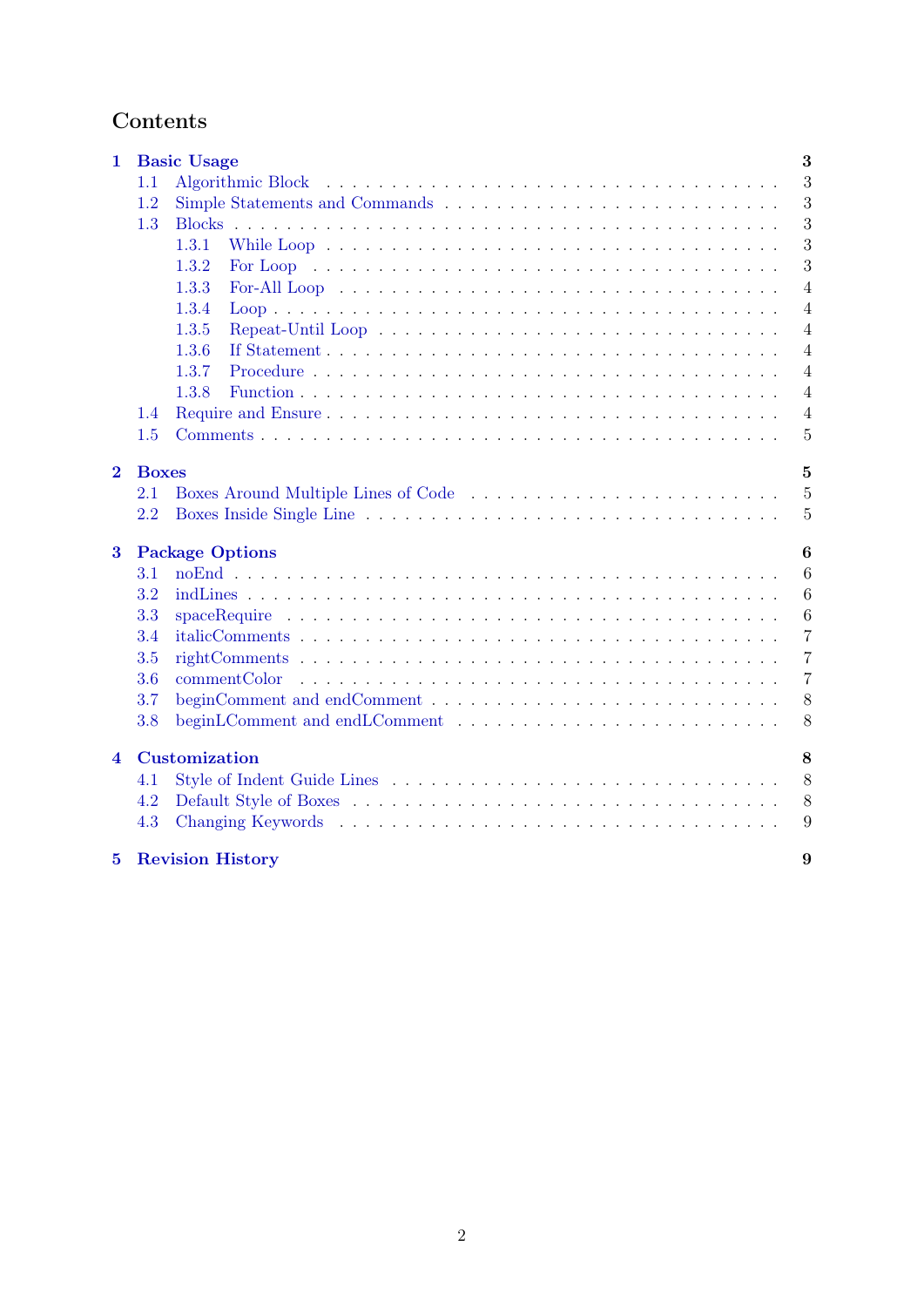## <span id="page-2-0"></span>1 Basic Usage

To use the package, load it in your preamble:

```
\usepackage{algpseudocodex}
```
Basic usage is identical to algpseudocode from the algorithmicx package. Pseudocode written for that package should also be compatible with algpseudocodex.

## <span id="page-2-1"></span>1.1 Algorithmic Block

Pseudocode can be typeset inside a algorithmic blocks:

```
\begin{algorithmic}[line numbering]
    ...
\end{algorithmic}
```
The optional argument specifies how lines are numbered. 0 means no numbering,  $n > 0$  means every nth line gets a number. The default is 0, i.e., no line numbers will be typeset if no optional argument is provided.

#### <span id="page-2-2"></span>1.2 Simple Statements and Commands

Statements start with \State. The command \Statex can be used to start a new line that does not get a new line number.

The commands **\Return** and **\Output** can be used for return values of functions and outputs. They do not start a new line on their own, so they need to be used together with \State.

The \Call command is used for procedure calls. It takes two arguments: The first one is the name of the procedure and the second one are the arguments.

#### Example

```
\begin{algorithmic}[1]
    \State first line
    \Statex continuing first line
    \State \Call{Proc}{a1, a2}
    \State \Output Hello World!
\end{algorithmic}
```
1: first line continuing first line 2: Proc(a1, a2) 3: output Hello World!

#### <span id="page-2-3"></span>1.3 Blocks

Blocks are used for loops, conditional statements, and functions. Blocks can also be nested within other blocks.

#### <span id="page-2-4"></span>1.3.1 While Loop

<span id="page-2-5"></span>

| \While{condition}<br>State body                                       | while condition do<br>body   |  |
|-----------------------------------------------------------------------|------------------------------|--|
| <b>\EndWhile</b><br>1.3.2 For Loop                                    |                              |  |
| $\forall$ \For{\$n = 1, \dots, 10\$}<br>\State body<br><b>\EndFor</b> | for $n = 1, , 10$ do<br>body |  |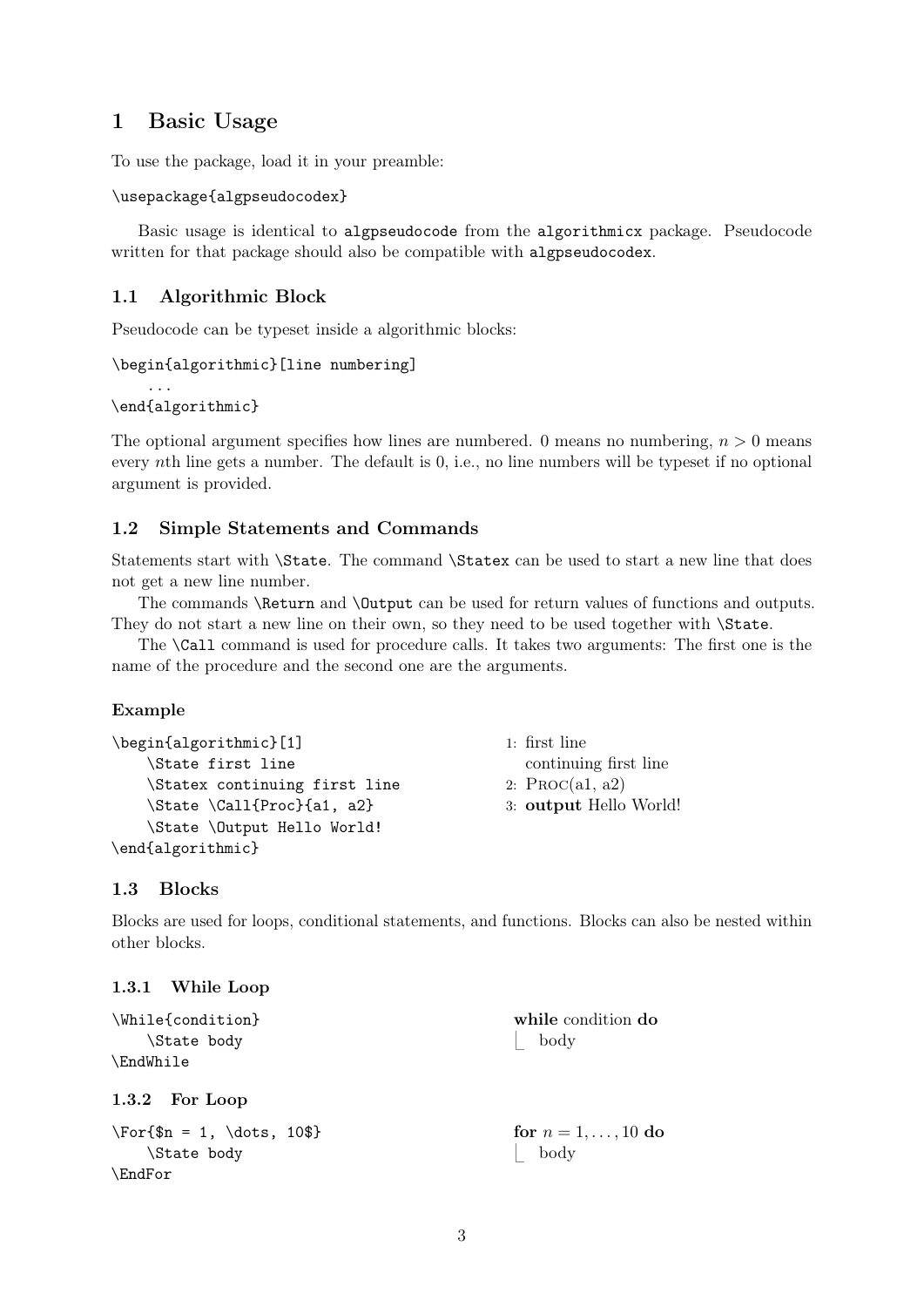#### <span id="page-3-0"></span>1.3.3 For-All Loop

<span id="page-3-2"></span><span id="page-3-1"></span>

| \ForAll{\$n \in \{1, \dots, 10\}\$}<br>\State body<br>\EndFor    | for all $n \in \{1, , 10\}$ do<br>body |
|------------------------------------------------------------------|----------------------------------------|
| 1.3.4 Loop                                                       |                                        |
| \Loop<br>\State body<br>\EndLoop                                 | loop<br>body                           |
| 1.3.5 Repeat-Until Loop                                          |                                        |
| \Repeat<br>\State body<br>$\mathrm{Unit1}\$ fn > 10\$}           | repeat<br>body<br>until $n > 10$       |
| 1.3.6 If Statement                                               |                                        |
| \If{condition}<br>\State body                                    | if condition then<br>body              |
| \ElsIf{condition}<br>\State body                                 | else if condition then<br>body         |
| \Else<br>\State body                                             | else<br>body                           |
| \EndIf<br>The <b>\ElsIf</b> and <b>\Else</b> parts are optional. |                                        |
| 1.3.7 Procedure                                                  |                                        |
| $\mathbf{v} = \mathbf{v} \cdot \mathbf{v}$                       |                                        |

#### <span id="page-3-4"></span><span id="page-3-3"></span>\Procedure{name}{parameters} \State body \EndProcedure procedure NAME(parameters) | body

## <span id="page-3-5"></span>1.3.8 Function

\Function{name}{parameters} \State body \EndFunction

function NAME(parameters) | body

## <span id="page-3-6"></span>1.4 Require and Ensure

To specify conditions on the inputs and outputs of an algorithm, \Require and \Ensure can be used.

## Example

```
\begin{algorithmic}[1]
    \Require x \in \{0,1\}\text{Ensure } \in \{1,2\}\State $y \gets x+1$
    \State \Return $y$
\end{algorithmic}
                                                Require: x \in \{0,1\}Ensure: y \in \{1,2\}1: y \leftarrow x + 12: return y
```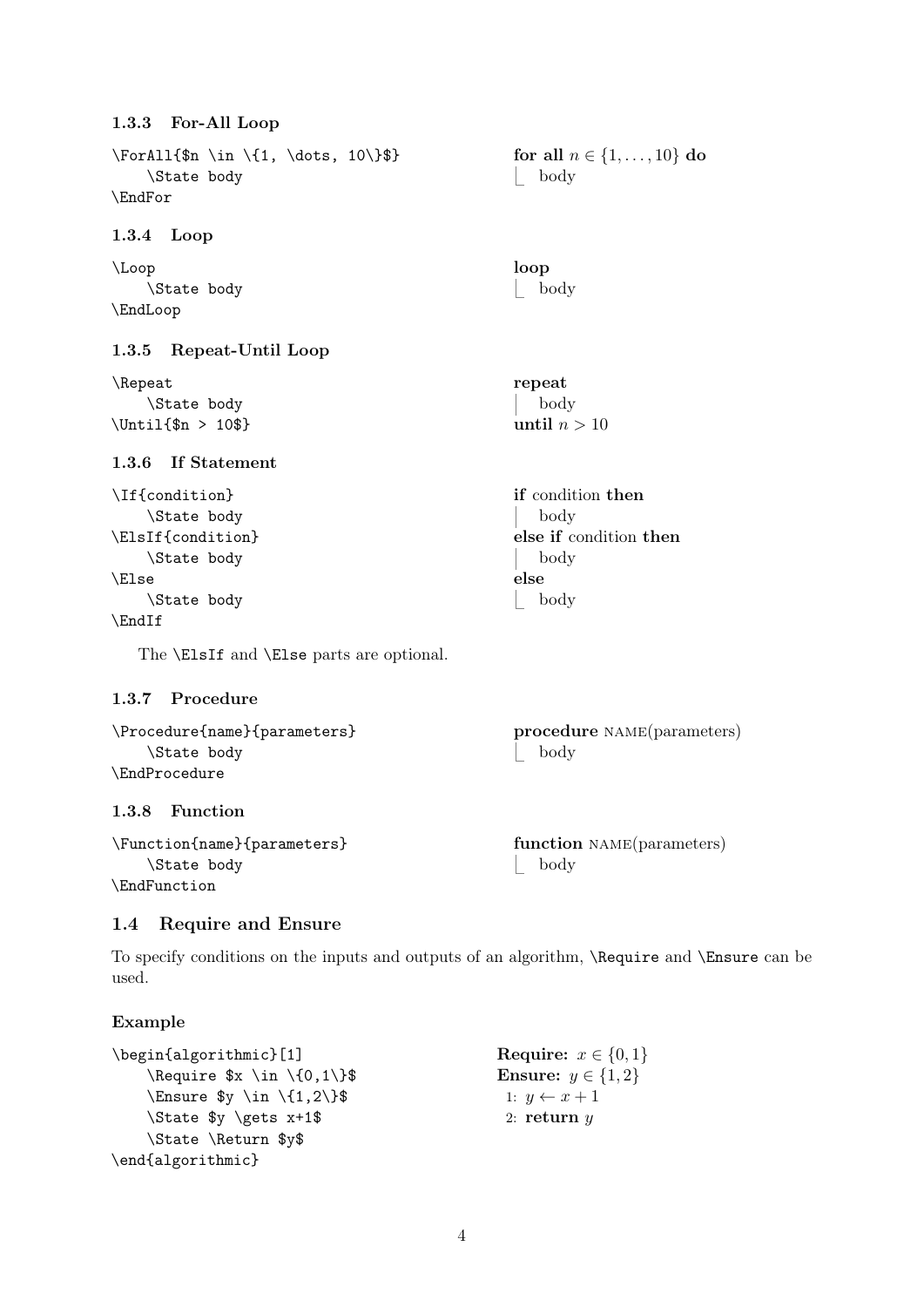## <span id="page-4-0"></span>1.5 Comments

There are two ways to typeset code comments: The command \Comment can be used to add shorts comments to the end of the current line. The command \LComment can be used to typeset long comments that can span multiple lines. Comments with \LComment start on a new line.

## Example

```
\begin{algorithmic}[1]
    \State $x \gets y^2$
    \LComment{The next two lines
         increment both $x$ and $y$.}
    \text{State } \text{Sets } x + 1\Comment{Increment $x$.}
    \text{State } \text{y } \text{y } + 1$
    \Comment{Increment $y$.}
                                                      1: x \leftarrow y^22: \triangleright The next two lines increment both x
                                                          and y.
                                                     3: x \leftarrow x + 1 \triangleright Increment x.
                                                     4: y \leftarrow y + 1 \triangleright Increment y.
```
\end{algorithmic}

## <span id="page-4-1"></span>2 Boxes

A unique feature of the algpseudocodex package is the ability to draw boxes around pieces of code. There are two different methods to do so: One for drawing boxes around multiple lines of code, and another one for drawing a box around a string on a single line of code.

## <span id="page-4-2"></span>2.1 Boxes Around Multiple Lines of Code

The command \BeginBox[style] is used to set the beginning of the box. The optional argument determines the style of the drawn box. The boxes are drawn using TikZ, so any TikZ style can be used. The default style can be changed as described in [Section 4.2.](#page-7-4) The command \EndBox is used to set the end of the last started box. Boxes can be nested arbitrarily, but every \BeginBox needs a matching \EndBox.

## Example

```
\begin{algorithmic}
    \BeginBox
        \State first line
        \BeginBox[fill=yellow]
            \State second line
            \State another line
        \EndBox
    \EndBox
    \BeginBox[draw=blue,dashed]
        \State last line
    \EndBox
\end{algorithmic}
```

| first line   |  |
|--------------|--|
| second line  |  |
| another line |  |
| last line    |  |

## <span id="page-4-3"></span>2.2 Boxes Inside Single Line

The command \BoxedString[style]{text} is used to typeset text with a box around it. The optional argument determines the style of the box, as in \BeginBox. The default style is the same as for **\BeginBox**.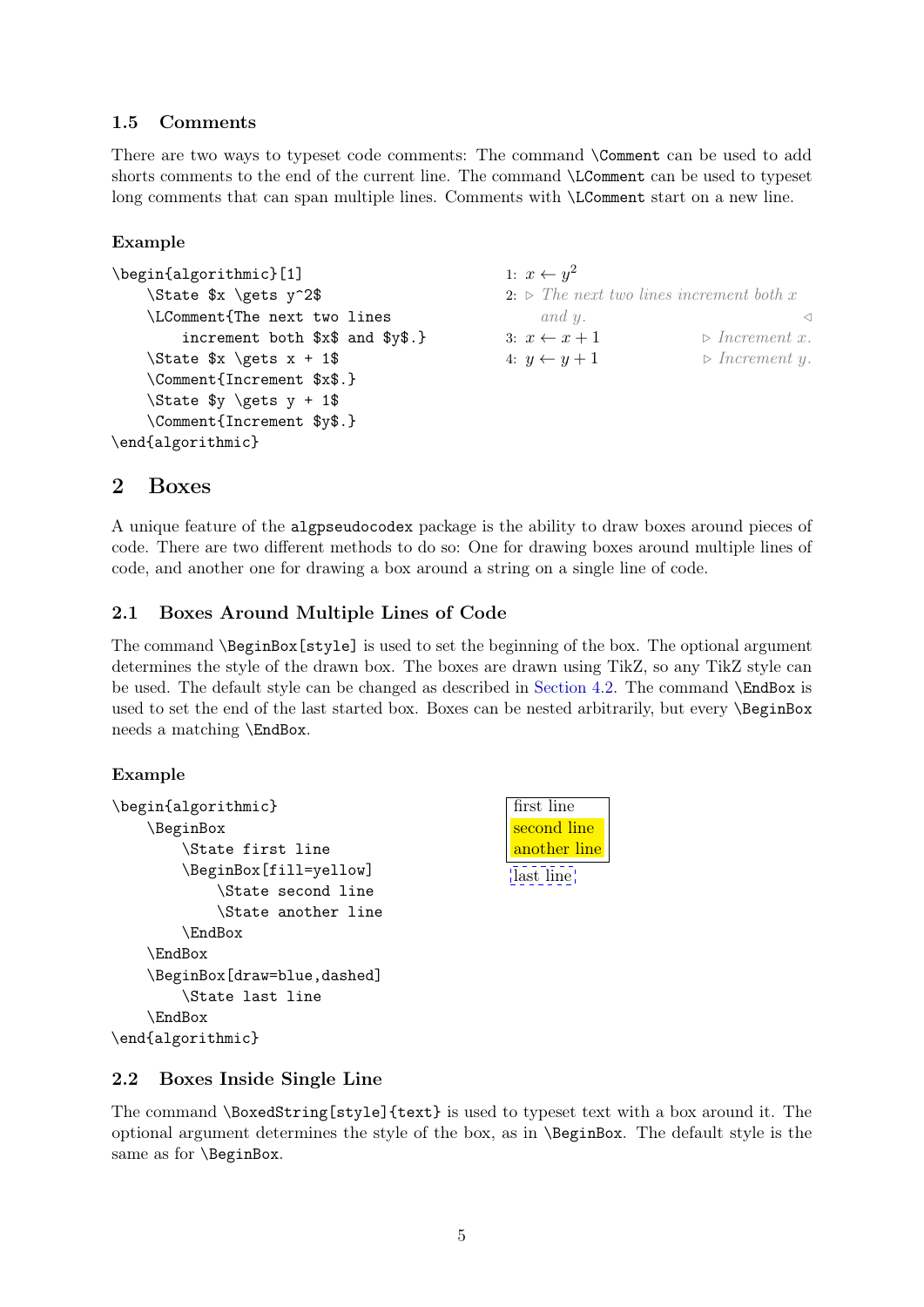## Example

```
\begin{algorithmic}
    \State first line
    \State second line with
    \BoxedString[fill=yellow]{box}
    \State last line
\end{algorithmic}
```
first line second line with **box** last line

## <span id="page-5-0"></span>3 Package Options

When loading algpseudocodex the options describe in this section can be set. They syntax for setting option1 to value1 and option2 to value2 is:

\usepackage[option1=value1,option2=value2]{algpseudocodex}

## <span id="page-5-1"></span>3.1 noEnd

possible values: true, false

#### default: true

If false, the end of blocks are marked with the expression "end" followed by the name of the block.

#### Example

| noEnd=false:       | noEnd=true:        |  |
|--------------------|--------------------|--|
| if $x > 0$ then    | if $x > 0$ then    |  |
| $x \leftarrow x-1$ | $x \leftarrow x-1$ |  |
| $end$ if           |                    |  |

## <span id="page-5-2"></span>3.2 indLines

possible values: true, false

#### default: true

If true, indent guide lines are drawn. The style of the lines can be customized as described in [Section 4.1.](#page-7-3)

#### Example

| indLines=false:    | indLines=true:     |
|--------------------|--------------------|
| if $x > 0$ then    | if $x > 0$ then    |
| $x \leftarrow x-1$ | $x \leftarrow x-1$ |

## <span id="page-5-3"></span>3.3 spaceRequire

possible values: true, false

#### default: true

If true, vertical space is added before every \Require except the one on the first line. This is useful for specifying different behaviors depending on the provided input.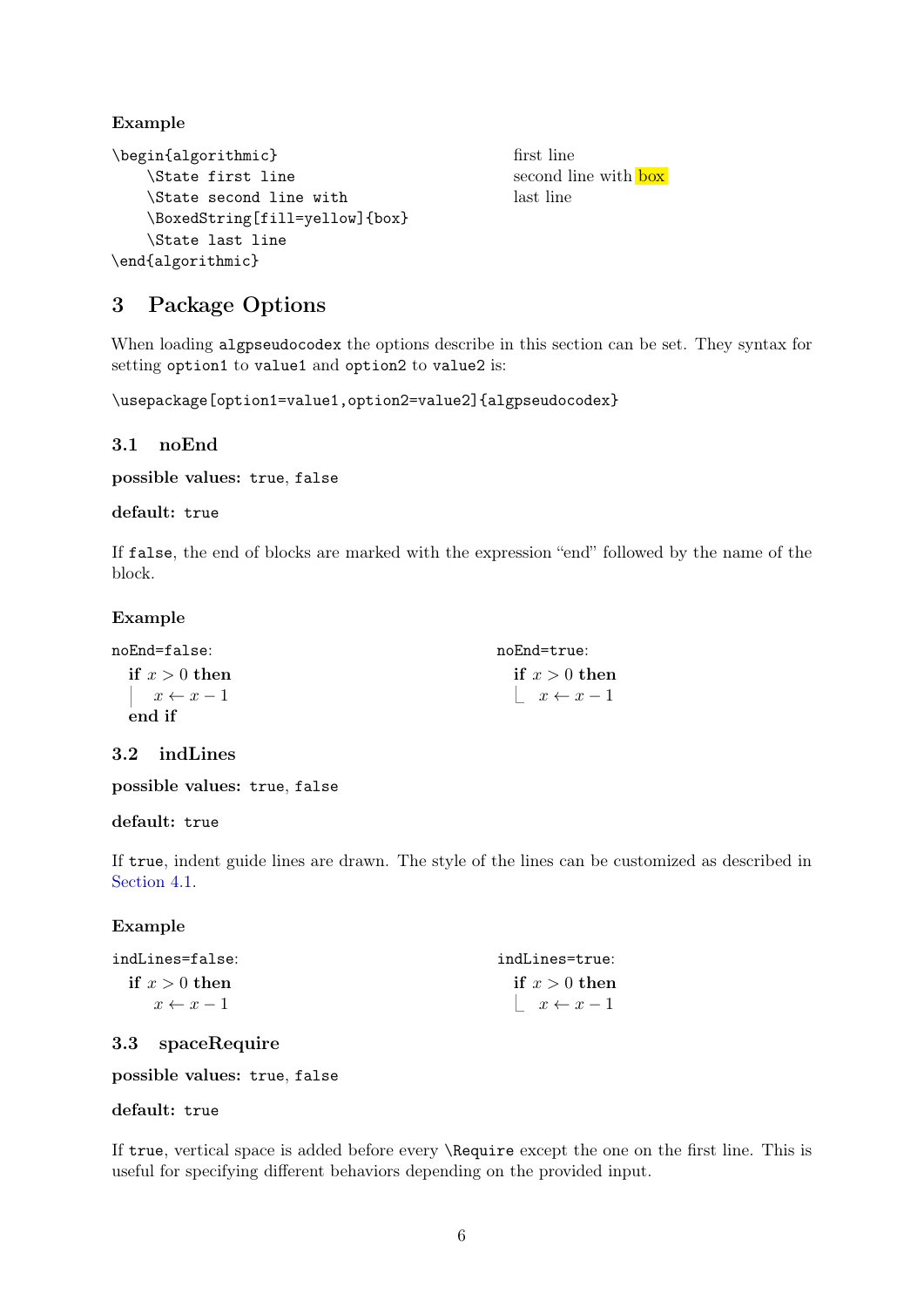#### Example

| spaceRequire=false:                      | spaceRequire=true:                       |
|------------------------------------------|------------------------------------------|
| Require: $x \in \{0,1\}$                 | Require: $x \in \{0,1\}$                 |
| return $x$                               | return $x$                               |
| Require: $x \in \{1,2\}$<br>return $x-1$ | Require: $x \in \{1,2\}$<br>return $x-1$ |

## <span id="page-6-0"></span>3.4 italicComments

possible values: true, false

#### default: true

If true, all comments are typeset in italic font. If false, comments are typeset in roman font.

#### Example

| italicComments=false:                              |                                 | italicComments=true:                               |                                 |
|----------------------------------------------------|---------------------------------|----------------------------------------------------|---------------------------------|
| $\triangleright$ Long comment.<br>$x \leftarrow 0$ | $\triangleright$ Short comment. | $\triangleright$ Long comment.<br>$x \leftarrow 0$ | $\triangleright$ Short comment. |

#### <span id="page-6-1"></span>3.5 rightComments

#### possible values: true, false

#### default: true

If true, comments typeset with \Comment are right justified on the current line. If a comment does not fit on the current line, no justification is applied. If false, all comments are typeset right after the end of the current line.

Does not affect long comments typeset with \LComment.

#### Example

| rightComments=false:                                                 | rightComments=true:                                                  |  |
|----------------------------------------------------------------------|----------------------------------------------------------------------|--|
| $\triangleright$ No effect on long comments.                         | $\triangleright$ No effect on long comments.<br>$\triangleleft$      |  |
| $x \leftarrow 0$ > Short comment.                                    | $\triangleright$ Short comment.<br>$x \leftarrow 0$                  |  |
| $x \leftarrow x^2$ $\triangleright$ Does not fit on the current line | $x \leftarrow x^2$ $\triangleright$ Does not fit on the current line |  |
| and is thus not justified.                                           | and is thus not justified.                                           |  |
|                                                                      |                                                                      |  |

#### <span id="page-6-2"></span>3.6 commentColor

possible values: Any color that can be used in \textcolor.

#### default: gray

Defines the color in which comments are typeset.

#### Example

| commentColor=black:            |                                 | commentColor=blue:             |                                 |
|--------------------------------|---------------------------------|--------------------------------|---------------------------------|
| $\triangleright$ Long comment. |                                 | $\triangleright$ Long comment. |                                 |
| $x \leftarrow 0$               | $\triangleright$ Short comment. | $x \leftarrow 0$               | $\triangleright$ Short comment. |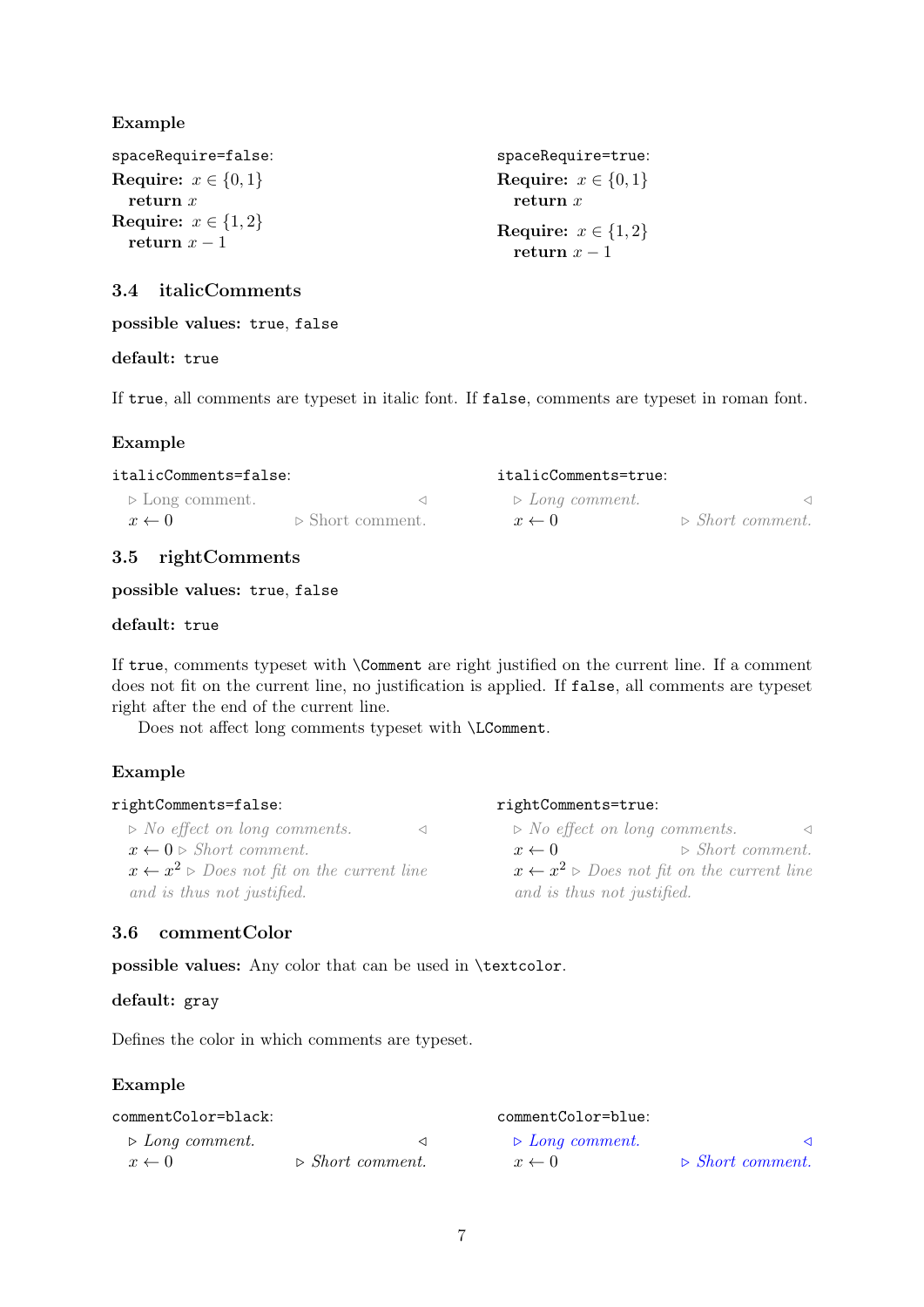## <span id="page-7-0"></span>3.7 beginComment and endComment

possible values: Any string that can be typeset in text mode.

```
default: $\triangleright$~ and (empty)
```
Used to indicate the beginning and end of comments typeset with  $\Comment$ , respectively.

## Example

| beginComment=//~:              |                     | beginComment=/* <sup>~</sup> , endComment= <sup>~*</sup> /: |                                            |  |
|--------------------------------|---------------------|-------------------------------------------------------------|--------------------------------------------|--|
| $\triangleright$ Long comment. |                     | $\triangleright$ Long comment.                              |                                            |  |
| $x \leftarrow 0$               | $//$ Short comment. | $x \leftarrow 0$                                            | $\frac{4}{3}$ Short comment. $\frac{4}{3}$ |  |

## <span id="page-7-1"></span>3.8 beginLComment and endLComment

possible values: Any string that can be typeset in text mode.

```
default: $\triangleright$~ and ~$\triangleleft$
```
Used to indicate the beginning and end of long comments typeset with  $\L$ Comment, respectively.

## Example

```
beginLComment=/*~, endLComment=~*/:
  /* Long comment.
  x \leftarrow 0 \triangleright Short comment.
```
## <span id="page-7-2"></span>4 Customization

## <span id="page-7-3"></span>4.1 Style of Indent Guide Lines

Indent guide lines are drawn using TikZ and consequently any TikZ style can be used. To set the style, use:

\tikzset{algpxIndentLine/.style={style}}

The default style is draw=gray, very thin.

## Example

algpxIndentLine/.style={draw=blue,dashed}:

if  $x > 0$  then  $x \leftarrow x-1$ 

## <span id="page-7-4"></span>4.2 Default Style of Boxes

Boxes are drawn using TikZ and consequently any TikZ style can be used. To set the default style, use:

\tikzset{algpxDefaultBox/.style={style}}

The default style is draw.